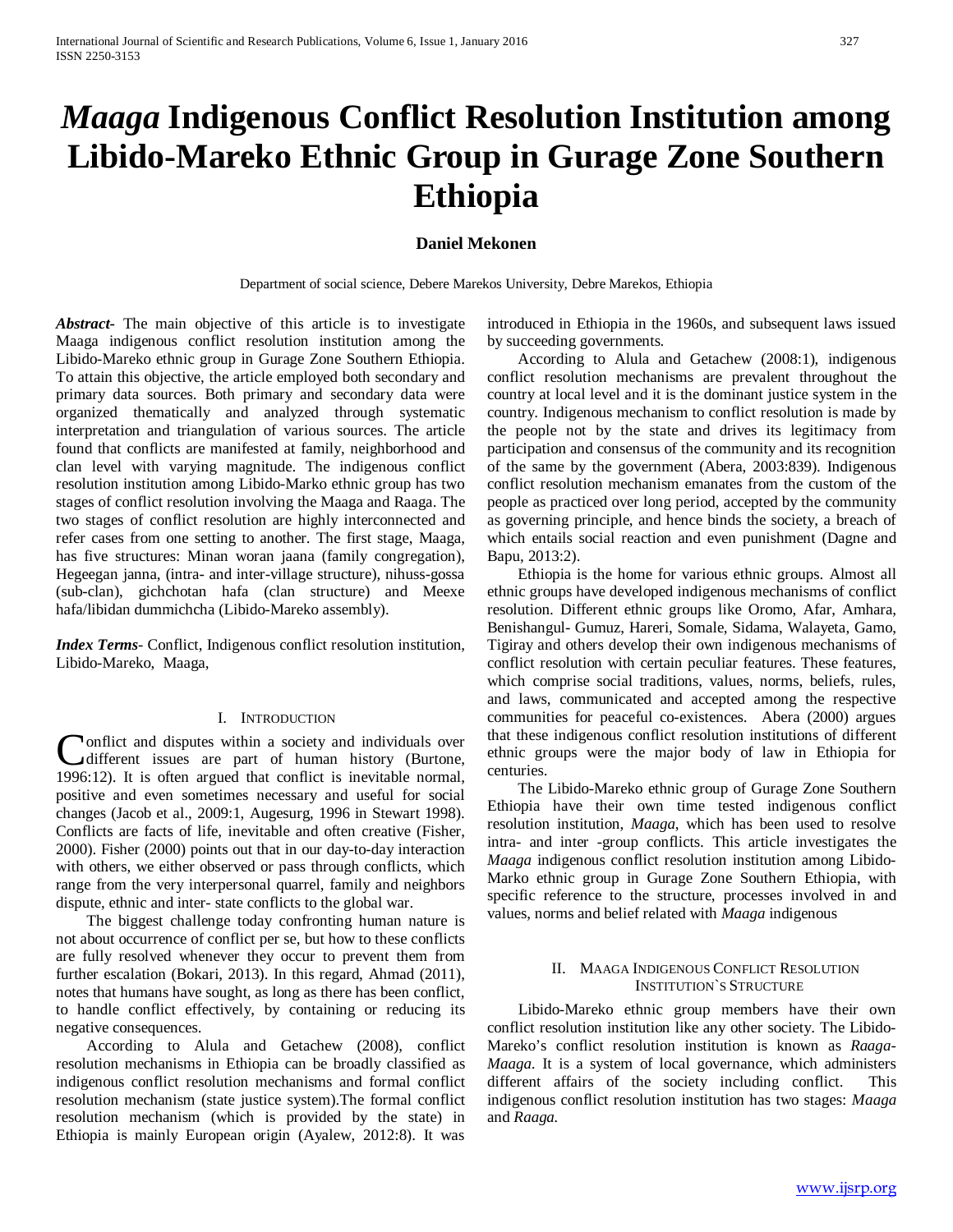*Maaga* is the first stage of indigenous conflict resolution institution that shows tremendous success in Libido-Mareko ethnic group conflict resolution. *Maaga,* as a system of conflict resolution, exists in every corner where Libido-Mareko ethnic group inhabited (even outside Mareko *Woreda*). The term *Maaga* refers to both the first stage of conflict resolution institution and the conflict resolvers.

 The first stage of Libido-Mareko ethnic group conflict resolution institution, *Maaga,* has five different structures: one, *Minan woran jaana* (family congregation)*,* two*,* sub-clan (*nihuss-gossa),* three*, Giichchoten hafa* (clan structure)*,* four*, Heegeegen jenna* (intra-and inter-village level) and five, *Meexe hafa* or *libidan dummichco* (the assembly of Mareko).

 Each structure of *Maaga* has its own authority and process of conflict resolution. The use of each structure is dependent on different factors like the scale and types of the conflict, actors in the conflict, relationship of conflicting parties and the nature of particular conflict and so on. *Maaga* solves any criminal and civil matters in Mareko *Woreda* in general and in Libido-Mareko ethnic group in particular. Anyone who is not satisfied with the lower *Maaga* structure has the right to ask appeal to the higher structure. This process of asking appeal is called *gefeetchaa.* s.

## *2.1 Minan woran jaana* **(Family Congregation)**

 *Minan woran jaana* (family congregation) is the lowest conflict resolution structure in Libido- Mareko ethnic group by the *Maaga* conflict resolution institution. This conflict resolution structure resolves minor criminal related matters (example, law scale physical injury) and many civil matters within the family.

A family in Libido-Mareko ethnic group mainly includes parents and children, though this conflict resolution structure resolves conflict arising between cousins, nephews, uncles, brothers from different mothers, husband and wife, parents and children and close family members. According to my informants many conflicts at this stage are related with economic issues, like inheritance claim and claim over resources. This *Maaga* structure also resolves minor family affairs, disputes between families, disagreement between husband and wife. According to the informants, from the formal court many of civil matters are resolved at this *Maaga* structure.

 The authority of *Minan woran jaana* structure is limited under the family jurisdiction. It assembles frequently to address conflict issues under the roof of one of the conflicting parties or at the convenient places of the closest family member. Conflict resolvers at this structure are family members, proposed by the conflicting parties and chaired by male elderly person in the family, known for his good reputation. Even though the conflicting parties have the right to oppose the *Maaga* proposed by the opponent, since the issue at hand is family issue, their acceptance is too low. Due to this, at this structure, intimate family members of the disputants serve as conflict resolvers. In addition to this, any family members and relatives can attend the conflict resolution process.

 The procedure of presenting cases to *Minan woran jaana* structure involves various forms. The conflict can be present to elders by one of the conflicting parties or their close relatives. Family members of the conflicting party could also call the disputants to settle their dispute if they are convinced that such conflicts could affect the family. And according to the informant from formal court, sometimes the attorney and the judge also initiate and advise the conflicts between close family members to resolve their problem by indigenous conflict resolution institution, *Minan woran jaana ,* particularly civil matters.

 Since the conflict is within the family members who have close blood, psychological and social relationship, and conflict resolvers at this structure do not propose a binding decision. Rather, they create a condition that enables the conflicting parties to discuss their differences in order to resolve their conflicts. The punishment at these stage ranges from kissing shoulder to taking goat from the wrongdoer and slaughter it. It mainly focuses on forgiveness and restores family ties. Any conflicting party, who is not satisfied with the decision of *Minan woran jaana,* has the right to appeal, *geffech*a, to the higher *Maaga* structure. If the conflict is criminal matter, after *Maaga* at *Minan woran jaana*, resolve they sent the disputant to *Raaga,* the next stage of conflict resolution stage.

## **2.2** *Giichchotan hafa* **(Clan and Sub-clan Structure)**

 The procedures, process and the structure of conflict resolution at clan and sub-clan level is same in the study area. However, *Giichchotan hafa* is the highest conflict resolution and appealing (*geffecha)* structure within a clan and *nihuss-gossa*  (sub-clan) is the lower conflict resolution structure in the clan and appealing (*geffecha),* structure for conflicts form the *Minan woran jaana* (family congregation).

 *Giichchotan hafa* is the third structure of conflict resolution in the study area next to *Minan woran jaana* (family congregation) and *nihuss-gossa* (sub-clan) conflict resolution structure, which resolves conflicts that arise between the members of the same clan and issues presented to it by the *nihuss-gossa* (sub-clan). Conflicts within a clan that are not resolved at lower *Maaga* structures (*Minan woran jaana* and *nihuss-gossa*) are referred to *gichchotan hafa* in order to see the case by the clans` council.

 The clan leaders or council in Libido-Mareko ethnic group serve as administration organ of the clan and conflict resolver. This clan council, *conetemeechoo*, has five to seven members who are selected from the sub-clans on the base of good reputation, knowledge of *uulten seera*, leadership quality, and acceptance in the community and so on. The clan council is led by head of the council, *jemedila* and has secretary and follow-up committee. In *Giichchotan hafa* structure, conflict resolvers are mainly clan leaders. In addition to council of the clan, elders known for their good reputation and mastery of *uulten seera* take part in the conflict resolution process at this structure. However, conflicting parties have the right to propose their own *Maaga*  and/or give consent for already selected conflict resolvers.

 Every clan in Libido-Mareko ethnic group has its own place of assembly, *hafa,* which is historical and culturally attached to the clan and where the majority of its members are reside. It is an open air under a roof of a large tree but in some condition, it may set at any convenient places. Even though the clan has fixed place to set and see cases, it addresses issues related to the clan members irrespective of geographical location. This structure resolves conflicts presented to it by the clan members, sub clan and family congregation. It resolves any conflict within the clan except homicide.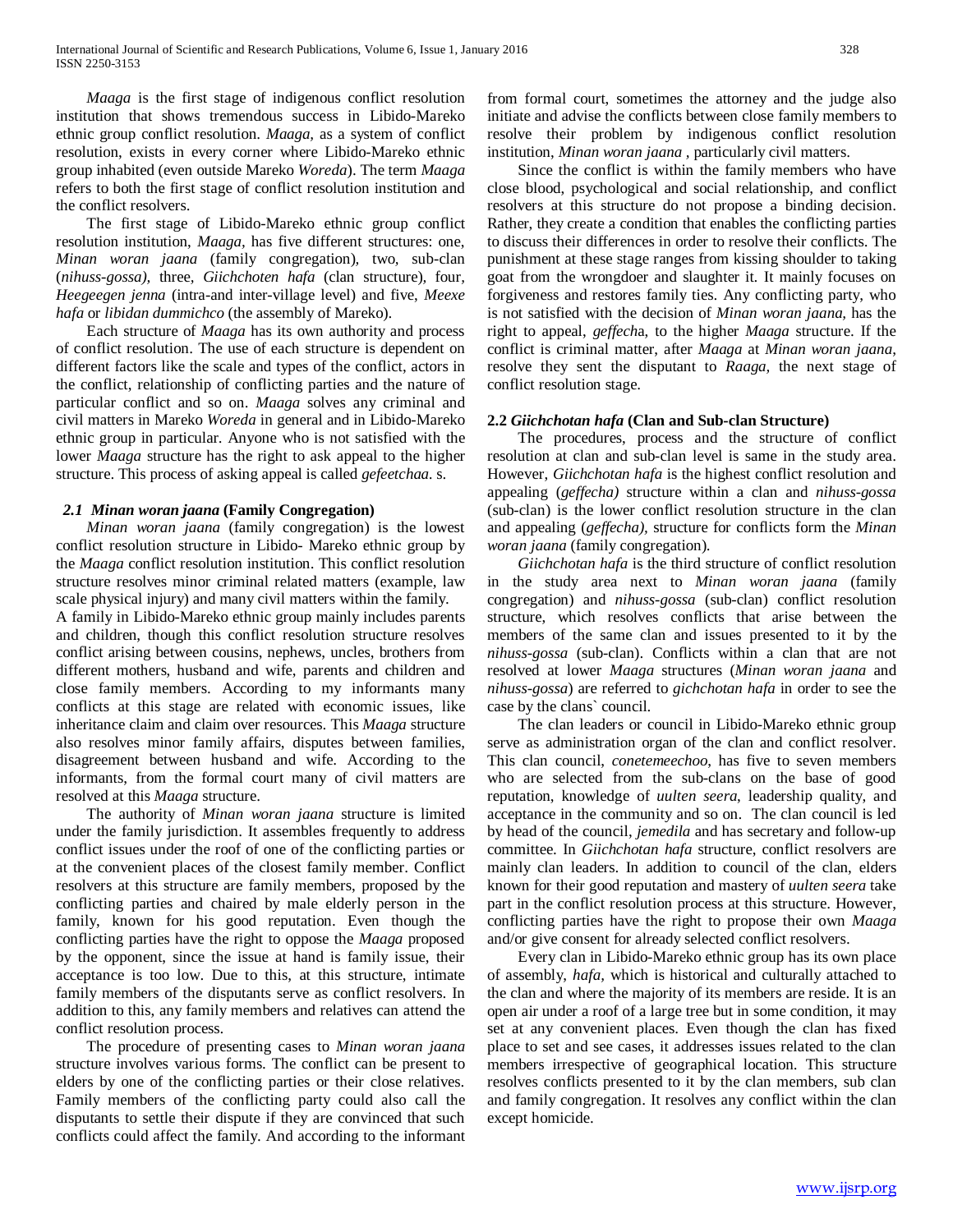According to the customary law of the land (*uuleten seera*) homicide case is out of the jurisdiction of *gichchotan hafa*  mainly for three reasons*.* First, to prevent revenge from the mother`s side clan. Marriage among Libido-Mareko is exogamous. According to Libido-Mareko *uuleten seera,* a person`s clan is counted from the father`s side and any member of the ethnic group is member of at list two clan, so whenever there is homicide in the clan the other side clan might take revenge against the father`s side clan. Second, to raise the confidence of the mother`s side clan in the conflict resolution process. Third, the *gichchotan hafa Maaga* structure cannot resolve homicide case because the whole clan is considered as criminal.

 The decision at *gichchotan hafa* structure is not binding. It can be appealed to the next structure, *meexe hafa/libidan dummichcha* (the assembly of Libido-Mareko). However, in most cases, conflict resolvers of *gichchotan hafa* structure exert their maximum effort to resolve every conflict under their jurisdiction. If the conflict is a criminal matter, after clan`s *Maaga* settle the conflict they sent the disputant to *Raaga,* the next stage of conflict resolution institution.

## **2.3** *Hegeegan janna* **(Village Structure)**

 *Hegeegan janna* is the second structure of conflict resolution in the study area next to family congregation and parallel to *gichchotan hafa. Hegeegan janna* structure predominantly addresses conflict between the members of a village (not member of same clan), due to their day-to-day interaction and its authority is limited under village jurisdiction. It resolves any conflict except homicide.

 Conflicts that are addressed at *hegeegan janna* structure include, disputes between friends, conflict between neighborhoods, *iddir* and *eqqube* issues, property destruction by animals, land related conflict, theft and so on that are caused by the members' day-to-day interaction. It assembles frequently to address conflict issues and has no fixed places to resolve disputes but conflict issues could be addressed at convenient places near to the accuser`s house under a big tree, *hafa*.

 When the relationship of the conflicting parties in the village is broken due to the fight or disagreement, the procedures of presenting cases to *Maagas* involves many forms. For instance, an angry party could bring complain to the attention of elders or the elders themselves could call the disputants to settle their dispute if they are convinced that the existence of such conflicts could affect the day-to-day activities of the villagers. Third party, who was in the place when conflict is taking place, would also initiate the conflict resolution process.

 The conflicting party selects the conflict resolvers, *Maaga*, at this structure. Conflicting parties have the right to select equal number of *Maaga* whom they trust, think protect their interest and who has the ability to resolve the conflict easily. These conflict resolvers might come from the village or anywhere who are known for their good reputation and seniority. In addition to this, any *Maaga* who is selected by the opponent must get the consent of both conflicting parties unless he cannot set as a *Maaga* in the conflict resolution process. Both parties may also commonly choose one *Maaga* to chair the conflict resolution process that they think are neutral and transfer the conflict peacefully and partially and who is known for his reputation.

However, sometimes the *Maaga*, who are selected for the resolution or by third party who initiates the conflict resolution process, might select the chair *Maaga*. Generally, the conflict resolvers at *hegeegan janna* structure ranges about seven to nine depending on the complexity of the conflict. However, anyone can attend the conflict resolution process.

 At *hegeegan janna* structure, the conflict resolution process begins with *faate`o* (blessing) followed by presenting the case by the conflicting parties. At the end, elders usually need to have a discussion on the issue presented before them and in the main time *Maaga* may decide the parties and other participant to allow them some time for discussion. When the parties move aside, *Maagas* discuss the issue and come up with compromising decision that is comprehensive and able to settle conflict among the parties. Decision at this structure is made sometime by the majority vote style.

 The *Maaga* at this structure mainly facilitates situations that enable the conflicting parties to discuss their differences in order to resolve their conflicts' easily. However, *hegeegan janna*  structure *Maaga* does not propose a binding decision. Any unsatisfied party has the right to appeal to higher structure of *Maaga, meexe hafa/libidan dummichcha.* In general, *Maaga*  never give up until the conflict is resolved. If the conflict is a criminal matter after the village`s *Maag* resolve they sent the disputants to *Raaga,* the next stage of conflict resolution.

## **2.4** *Meexe hafa/libidan dummichcha* **(Assembly of Libido-Mareko)**

 *Meexe hafa* or *libidan dummichcha* is the highest and the final *Maaga* conflict resolution structure among Libido-Mareko ethnic group. *Meexe hafa* or *libidan dummichcha* has the authority of resolving conflicts of any kind including homicide, which may arise between clans, sub-clans, villages, families, and individuals. It also addresses any issues that are directly appealed (*geffecha*), or cases referred by the lower *Maaga* structures.

 Conflict resolvers at this structure are selected from each clan of Libido-Mareko ethnic group and have chairperson and secretary. The *libidan dummichcha* meets regularly once in a week at the capital of Mareko *Woreda*, Koshe, in open air under a big tree in the compound of old mosque. At time when special issue is presented or special discussion is needed *meexe hafa* seat at a particular venue called *abba Deshelee warka,* the historical venue of *libidan dummichcha*.

 According to the observations and informants before the deliberation process started at *libidan dummichcha* structure, the *Maaga* perform two important things. First, members of *libidan dummichcha Maaga* exchange information. Before passing to the resolution process, led by the chair *Maaga,* the elders exchange information. If there is a problem that needs a solution, they discuss about the issue and find a solution. Second, before the actual resolution process starts, the elders ask (*faate`o)* the creator, a blessed day, revelation of truth, age for the aged, life to the youth, peace forgiveness for misdeed and prosperity to the land.

 Any case at *libidan dummichcha* structure is presented in writing to the secretary. The conflict resolution process began when the chair *Maaga* allow the secretary to call the disputants. On the occasions when the offender is not known, the claimant gives the name of the suspect to the *Maaga*. And the *Maaga* give